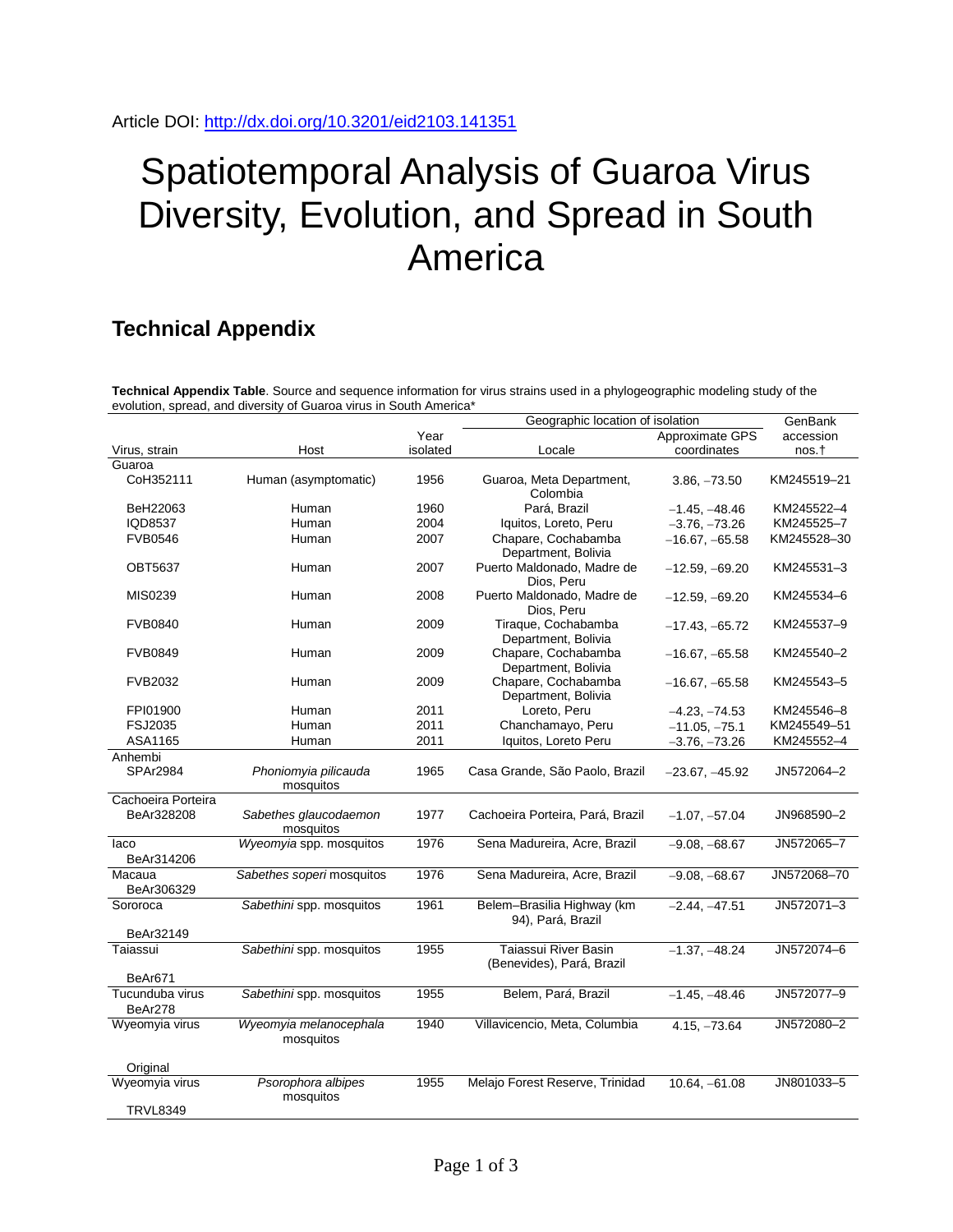|                |       |          | Geographic location of isolation                 |                 | GenBank    |
|----------------|-------|----------|--------------------------------------------------|-----------------|------------|
|                |       | Year     |                                                  | Approximate GPS | accession  |
| Virus, strain  | Host  | isolated | Locale                                           | coordinates     | nos.†      |
| Wyeomyia virus |       |          |                                                  |                 |            |
| Darien         | Human | 1963     | Pan American Highway, Darien<br>Province, Panama | $8.49. -77.97$  | JN801036-8 |

\*GPS, Global Positioning System.

†Genomic sequences for all Guaroa virus strains were determined as a part of this study.



**Technical Appendix Figure.** Phylogeographic analysis of the spread of GROV, WYOV lineage, and AMBV lineage. Bayesian coalescent phylogenies incorporating sample times and location were calculated on the basis of the nucleoprotein open-reading frame dataset by using BEAST v1.8.0 (http://beast.bio.ed.ac.uk/) and then input into SPREAD v1.0.6 (*1*) to calculate ancestral locations for all antecedent nodes in the GROV and WYOV groups. The bracketed values at nodes represent the estimated locations of the ancestral sequences. The numbers above the branches are posterior probabilities of the subtended clades; p>0.95 represents significant support for that group. Red indicates